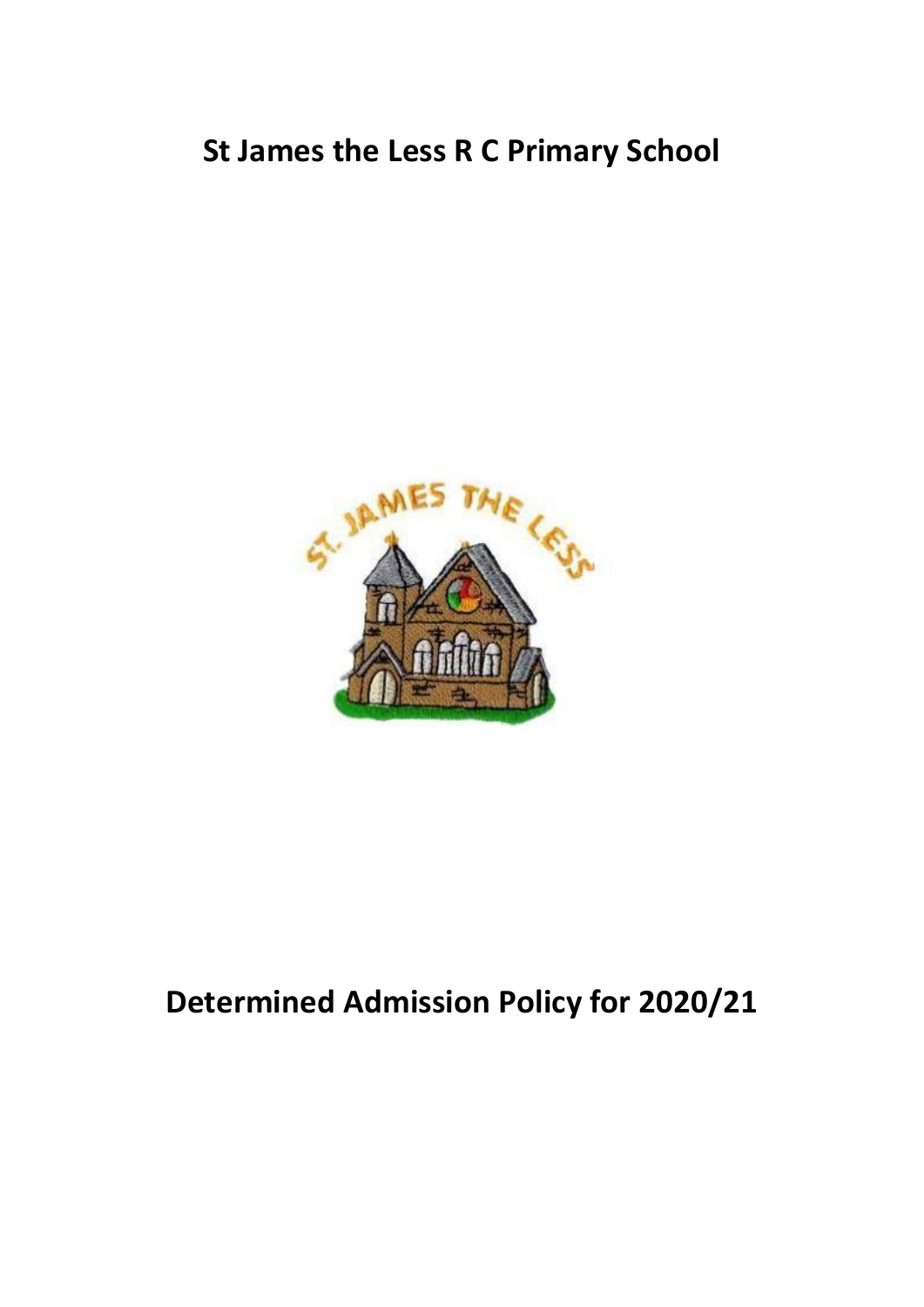#### **OUR MISSION STATEMENT**



St James the Less is a Roman Catholic Primary School under the trusteeship of the Diocese of Salford. It is maintained by Lancashire Local Authority. As a Voluntary Aided School, the Governing Body is the Admissions Authority and is responsible for taking decisions on applications for admissions. The co-ordination of admissions arrangements is undertaken by the Local Authority. For the school's year commencing September 2020, the Governing Body has set its admissions number at 30.

If your child is due to start school during the next academic year, it is important that you apply for a place for September. If your child's fifth birthday is between the months of September and December, then if you wish it, admission may be **deferred** until January; if it is between January and April, then admission may be deferred until the start of the summer term though it is likely to be in your child's interest to start no later than January. You may also request that your child attend school **part time** until he/she reaches his/her fifth birthday.

As required by law all children with a Statement of Educational Need or Education Health Care Plan naming the school will be admitted before the application of oversubscription criteria.

An on-line Admissions System is used to make applications. This can be accessed via [www.lancashire.gov.uk](http://www.lancashire.gov.uk/) then search on the A-Z for 'school admissions'. Once on the site families can access the admissions information.

ADMISSIONS TO THE SCHOOL will be made by the Governing Body. All preferences listed on the Local Authority Preference Form will be considered on an equal basis with the following set of ADMISSIONS CRITERIA forming a priority order where there are more applications for admissions than the school has places available.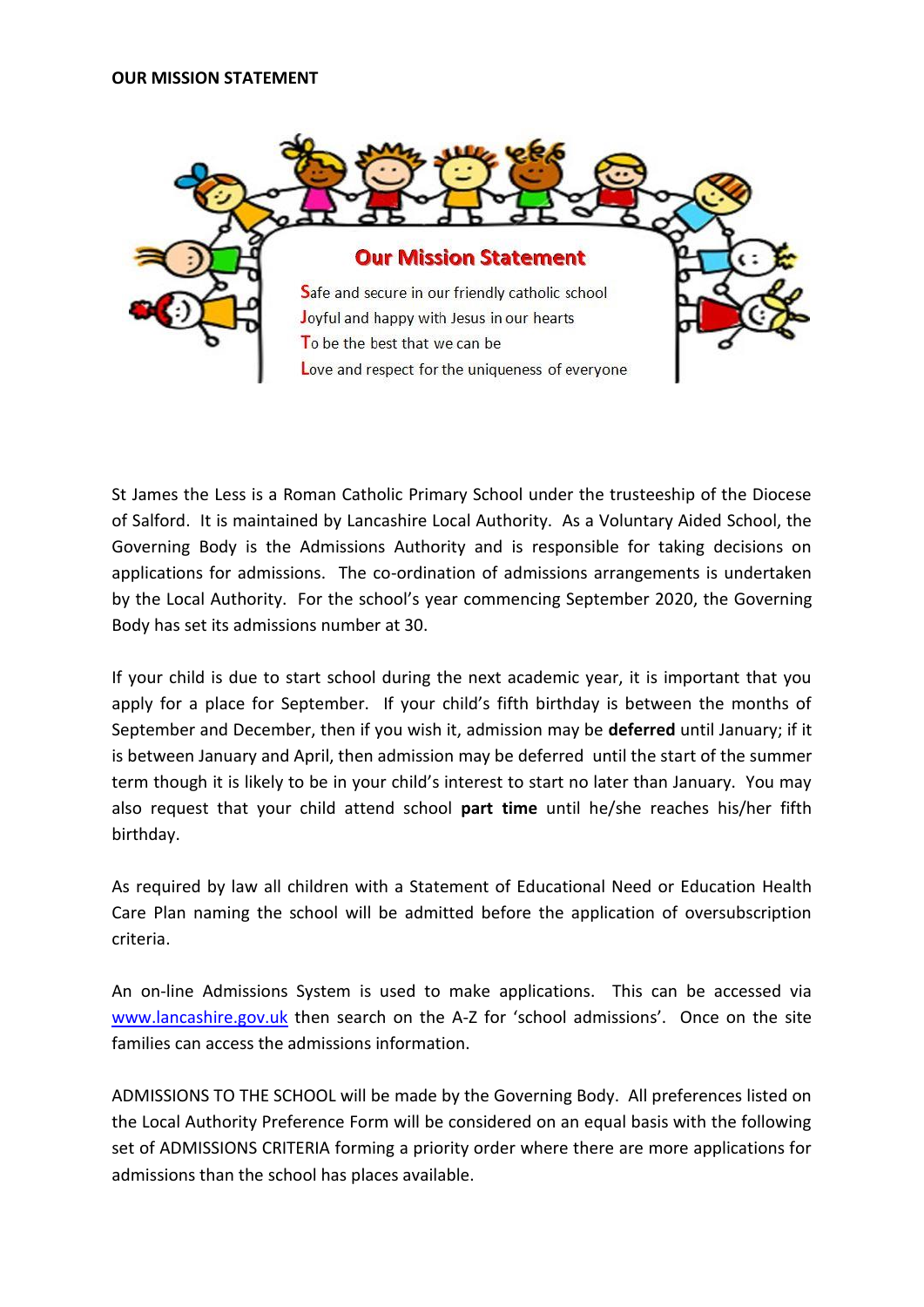- 1 Baptised Catholic looked after children and those who have been previously looked after, at the time when preferences are expressed.
- 2 Baptised Catholic children with proven and exceptional medical and social needs, where admission to the school might best satisfy those needs, provided that appropriate evidence from a Doctor or Social Worker is submitted with the application.
- 3 Baptised Catholic children who have a sibling in the school at the time of admission.
- 4 Baptised Catholic children resident in the parish of St James the Less who are registered members of and attend the Children's Sunday Liturgy Group at St James the Less Church for 12 months prior to the closing date for applications.
- 5 Other Baptised Catholic children resident in the parish of St James the Less.
- 6 Baptised Catholic children resident outside the parish of St James the Less.
- 7 Other looked after children and those who have been previously looked after at the time when preferences are expressed.
- 8 Other children with proven and exceptional medical and social needs, where admission to the school might best satisfy those needs, provided that appropriate evidence from a Doctor or Social Worker is submitted with the application.
- 9 Other children with a sibling at the school at the time of admission.
- 10 Other children.

**The admission of a non-catholic child in a year when there are vacancies remaining after the demand from Catholics is met DOES NOT guarantee a place for a sibling in a year where the Catholic demand is greater.**

## **TIE BREAKER CLAUSE**

If in any category there are more application than places available, priority will be given on the basis of distance from home to school. Distance will be measured in a straight line (radial) measure from the centre of the building to centre of the building using the Local Authority's computerised measuring system with those living nearer to the school having priority. In the event of distances being the same for 2 or more applicants where this distance would be last place/s to be allocated, a random lottery will be carried out in a public place. All the names will be entered into a hat and the required number of names will be drawn out.

## **NOTES**

A All applicants will be considered at the same time and after the closing date for applications

which is  $15^{th}$  January 2020.

B All Catholic applicants will be required to produce baptismal certificates.

C It is the duty of Governors to comply with regulations on class size limits at Key Stage One.

D In the case of oversubscription the Governors will invoke the oversubscription criteria as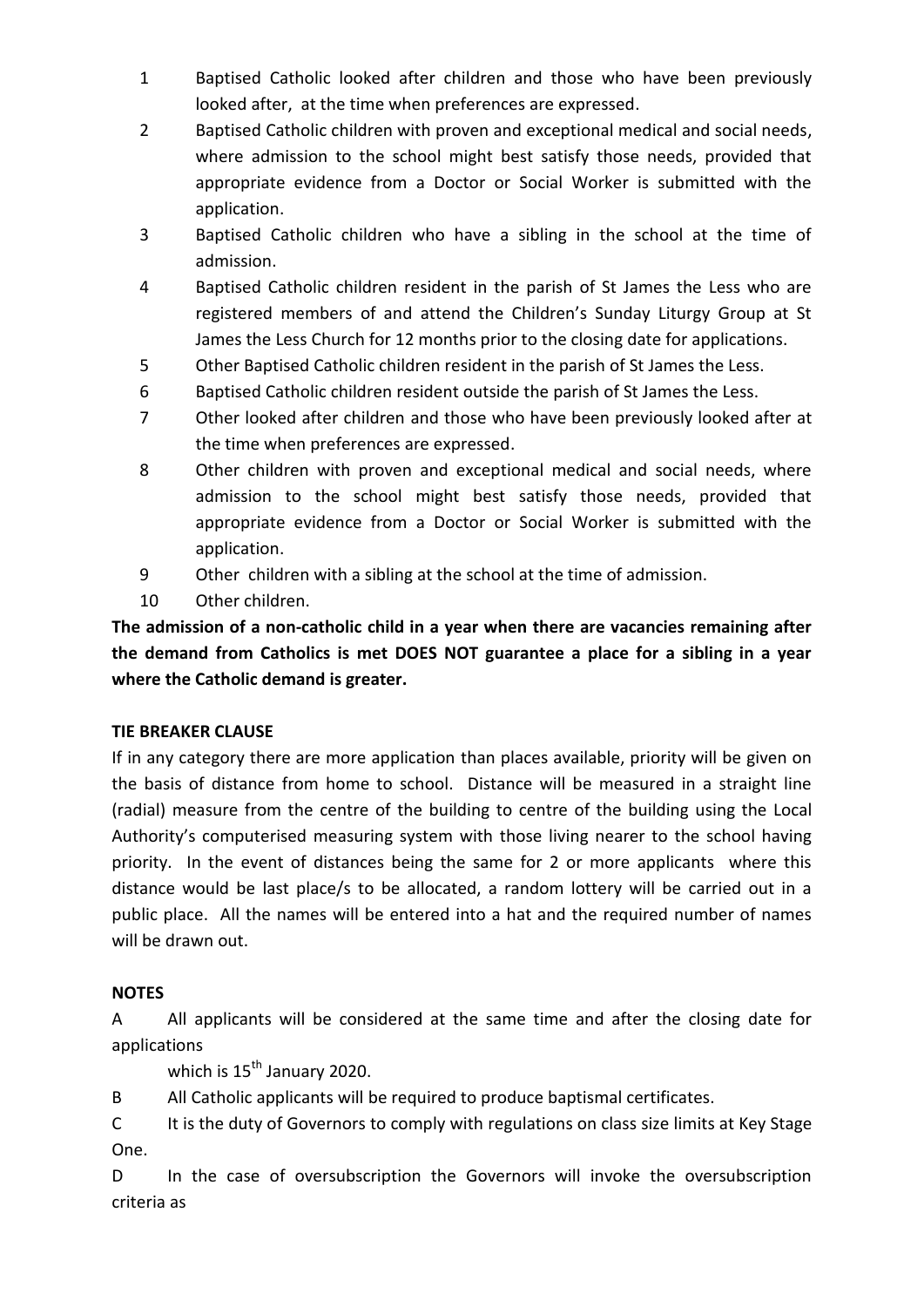outlined in the policy.

- E Where a child lives with parents with shared responsibility, each for part of a week, the child's home address will be that at which the child wakes up for the majority of Monday – Friday mornings. If there is any doubt about this, the address of the Child Benefit recipient will be used. Parents may be asked to show evidence of the claim that is being made for the address used. The evidence may be in the form of a recent bank/building society statement showing Child Benefit being paid into their account.
- F Sibling is defined as a brother or sister, half brother or sister, fostered and adopted brother or sister, step brother/sister or the child of the parent/carer's partner where the child for whom the school place is sought is living in the same family unit at the same address as that sibling for the majority of the school week.

G Where there are twins, etc wanting admission and there is only a single place left within the

admission number, then the governing body will exercise as much flexibility as possible within the requirements of infant class sizes. In exceptional circumstances cases we are now able to offer places for both twins and all triplets, even when this means breaching infant class size limits.

H Priority is given to looked after children1 and children who were looked after, but ceased to be so because they were adopted2 (or became subject to a residence order3 or special guardianship order4). Further references to previously looked after children in the Code means children who were adopted (or subject to residence orders or special guardianship orders) immediately following having been looked after.

1 A 'looked after child' is a child who is (a) in the care of a local authority, or (b) being provided with

accommodation by a local authority in the exercise of their social services functions (see the definition

\_\_\_\_\_\_\_\_\_\_\_\_\_\_\_\_\_\_\_\_\_\_\_\_\_\_\_\_\_\_\_\_\_\_\_\_\_\_\_\_\_\_\_\_\_\_\_\_\_\_\_\_\_\_\_\_\_\_\_\_\_\_\_\_\_\_\_\_\_\_\_\_\_\_\_

in section 22(1) of the Children Act 1989).

2 Under the terms of the Adoption and Children Act 2002. See section 46 (adoption orders).

3 Under the terms of the Children Act 1989. See section 8 which defines a 'residence order' as an

order settling the arrangements to be made as to the person with whom the child is to live. 4 See section 14A of the Children Act 1989 which defines a 'special guardianship order' as an order

I A waiting list will be created for all years that are full. Names of children who have not been offered a place will be kept and will be ranked according to the Admission Criteria. Since the date of application cannot be a criterion for the order of names on the waiting list, late applicants for the school will be slotted into the order according to the extent to which they meet the criteria. It is therefore possible that a child who moves into the area later to have a higher priority than one who has been on the waiting list for some time. Parents will be informed of their child's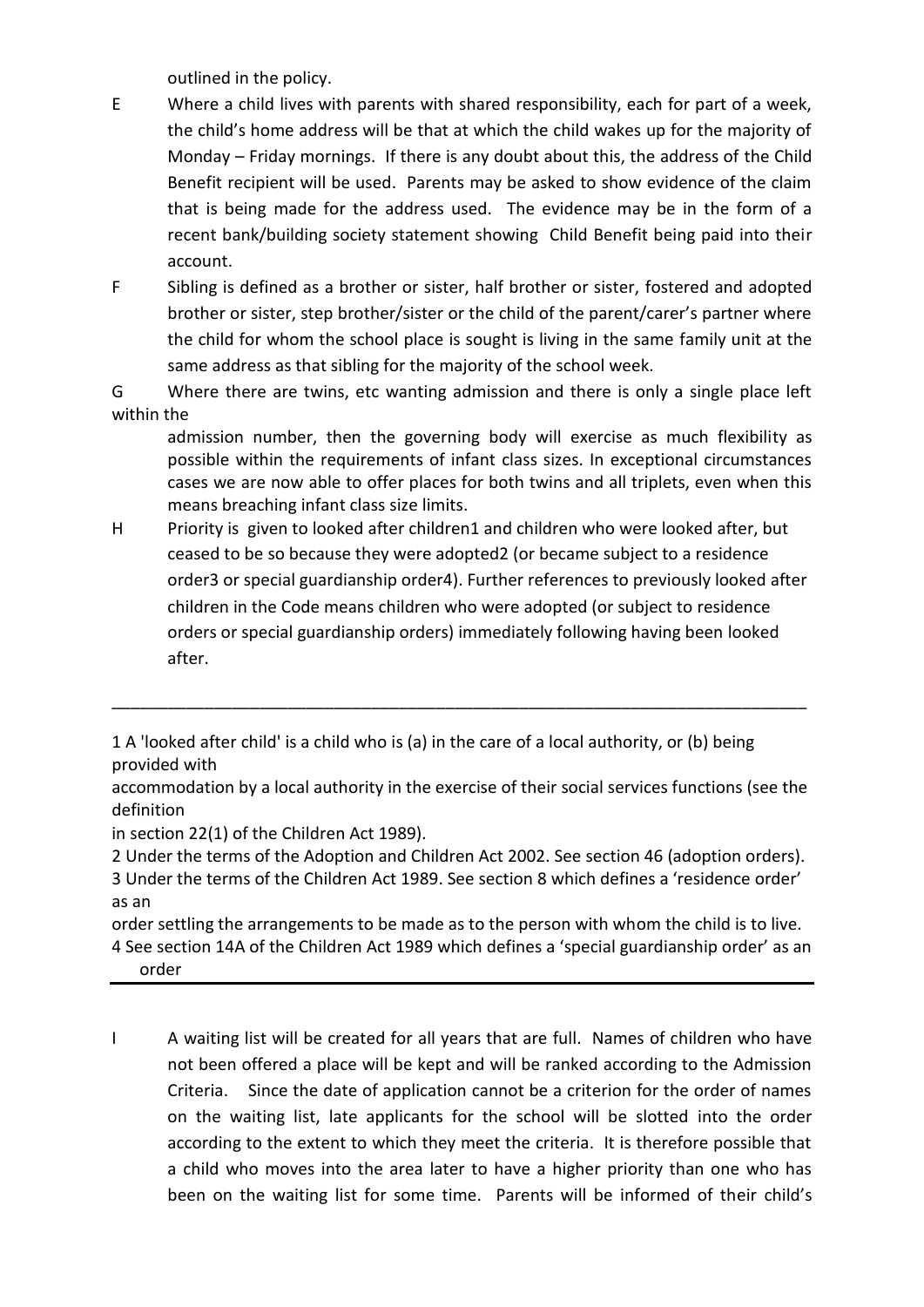position on the waiting list which will not be operated for longer than the end of the Autumn Term.

J It sometimes happens that a child needs to change school other than at the "normal" time;

such admissions are known as non-routine or in-year admissions. Parents wishing their child to attend this school should arrange to visit the school. They will be provided with an application form once they have a definite local address. If there is a place in the appropriate class, then the governors will arrange for the admission to take place. If there is no place, then the admissions committee will consider the application and information about how to appeal against the refusal will be provided. Appeals for children moving into the area will not be considered until there is evidence of a permanent address, e.g. exchange of contracts or tenancy agreement with rent book.

Please note that you cannot re-appeal for a place at a school within the same school year unless there has been relevant, significant and material change in the family circumstances.

- K If an application for admission has been turned down by the Governing Body, parents can appeal to an Independant Appeals Panel. Parents must be allowed at least twenty school days from the date of notification that their application was unsuccessful to submit that appeal. Parents must give reasons for appealing in writing and the decision of the Appeals is binding on all parties. Appeals for children moving into the area will not be considered until there is evidence of a permanent address, eg exchange of contracts or tenancy agreement with rent book. Please note that you cannot re-apply for a place at a school within the same school year unless there has been relevant, significant and material change in the family circumstances.
- L The Governing Body reserve the right to withdraw the offer of a school place where false evidence is received in relation to baptism, sibling connections or place of residence.

#### **LATE APPLICATIONS**

If the school is undersubscribed the inclusion of late applications may be possible. If the school is up to (or over) the published admission number the following arrangements will apply:

# **Applications received by the Local Authority after the closing date of 15 th January 2020**

The closing date for receipt of the Common Application Forms will be strictly observed. Applications received after this date will therefore only be considered after all applications received have been processed via the agreed policies.

Only in circumstances judged to be exceptional by the admissions authority may late applications be considered alongside those which were received by the closing date. These may include: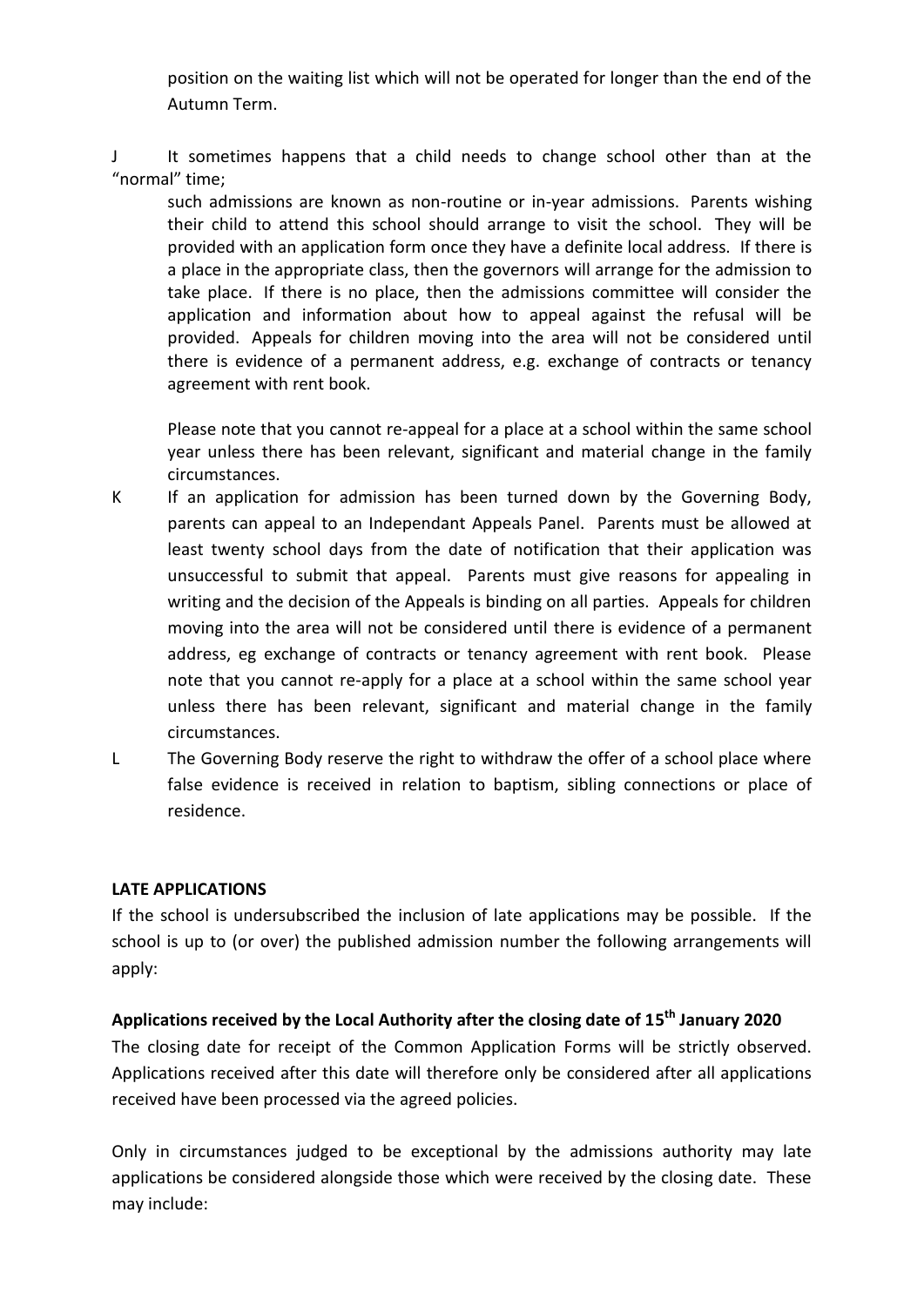- Families who move to an address within Lancashire area after the closing date for the receipt of applications.
- Parents who were abroad for the whole period between issue of primary admissions information and the closing date for applications.

*The onus will be placed upon applicants to provide the necessary evidence to support an exceptional case for late application. The admissions authority will decide about the appropriateness of each case.*

**Applications received after the offer letter date of 16 April 2020** will be considered in accordance with the co-ordinated admission arrangements for Lancashire LA. The LA will take responsibility for issuing offers to parents up to 31 August 2020.

This process will operate until the start of the autumn term 2020 after which any enquiries for places would be dealt with by the school which will liaise with the LA about the waiting list then make decisions and issue a letter accordingly.